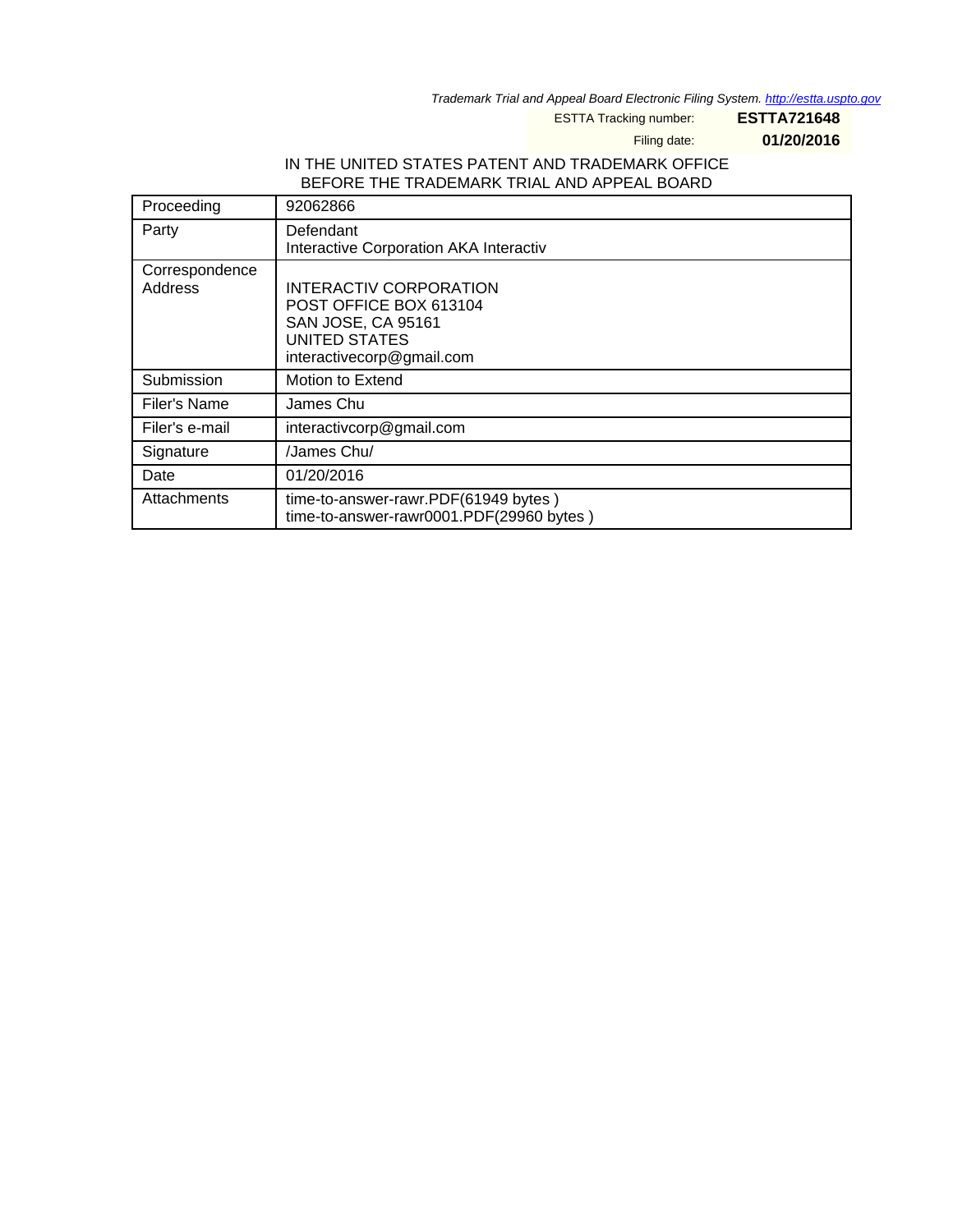### IN THE UNITED STATES PATENT AND TRADEMARK OFFICE

### BEFORE THE TRADEMARK TRIAL AND APPEAL BOARD

Cancellation No. 92062866

Registration No. 4242066

Defendant, Interactive Corporation AKA Interactiv

Plaintiff, Futurefly Oy

### Motion for an Extension of Time to Answer

The Defendant's Time to Answer is currently set to close on 2/6/2016. Interactiv Corporation requests that such date be extended for 60 days, or until 4/6/2016, and that all subsequent dates be reset accordingly.

Time to Answer 4/6/2016

Deadline for Discovery Conference 5/7/2016

Discovery Opens 5/7/2016

Initial Disclosures Due 6/6/2016

Expert Disclosures Due 10/4/2016

Discovery Closes 11/3/2016

Plaintiff's Pretrial Disclosures 12/18/2016

Plaintiff's 30-day Trial Period Ends 2/2/2017

Defendant's Pretrial Disclosures 2/17/2017

Defendant's 30-day Trial Period Ends 3/31/2017

Plaintiff's Rebuttal Disclosures 4/15/2017

Plaintiff's 15-day Rebuttal Period Ends 5/17/2017

The grounds for this request are as follows:

- Interactiv Corporation needs additional time to investigate the claim

Interactiv Corporation has not secured the express consent of Plaintiff to this proceeding for the extension and resetting of dates requested herein.

Interactiv Corporation has provided an e-mail address herewith for itself and for the opposing party so that any order on this motion may be issued electronically by the Board.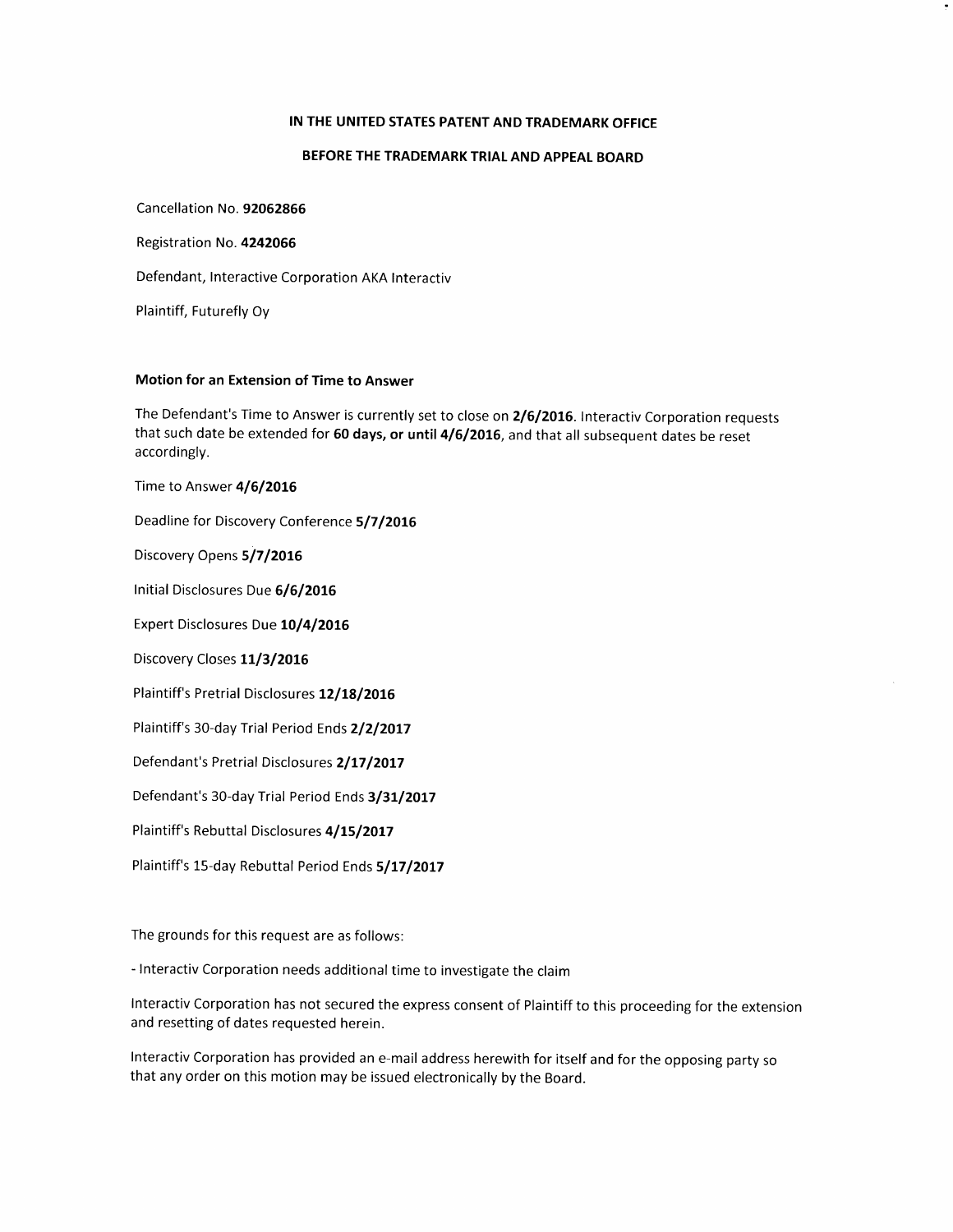## Certificate of Service

I hereby certify that a true and complete copy of the foregoing Motion for an Extension of Time to Answer has been served on Geza Ziegler by mailing said copy on this 20th of January, 2016, via First Class Mail, postage prepaid to:

Geza Ziegler

Ziegler lP Law Group LLC

55 Greens Farms Road

Westport, CT 06880

ptomail@gziplaw.com

Respectfully submitted,

Jl.مندع<br>James Chu

<sup>I</sup>nteractiv Corporation

PO Box 613104

San Jose, CA 95161

interactivcorp@gmail.com

January 20, 2016